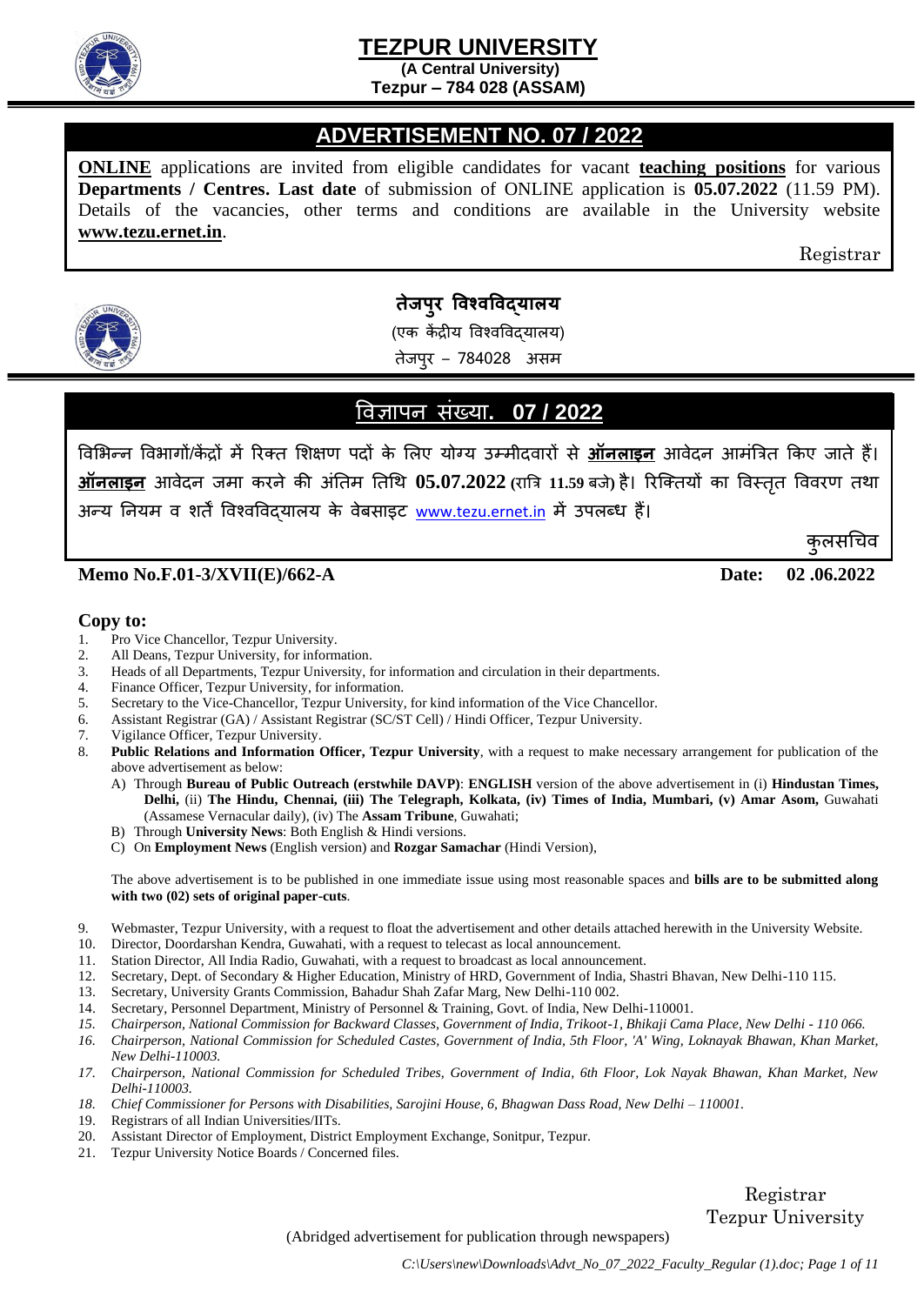**(A Central University)** 

**Tezpur – 784 028 (ASSAM)** 

#### **ADVERTISEMENT NO. 07 / 2022 (ADVERTISEMENT FOR TEACHING POSITIONS)**

| <u>ADVENTISEMENT FON TEACHING FOSITIONS!</u>                                      |                      |
|-----------------------------------------------------------------------------------|----------------------|
| Detailed advertisement & the link for online application will be available on the | 06.06.2022           |
| website from:                                                                     |                      |
| Last date of submission of filled-in applications through ONLINE portal:          | 05.07.2022           |
|                                                                                   | (Till 11.59 PM, IST) |
| Last date of submission of duly signed hard copy of the online application along  | 15.07.2022           |
| with all supporting documents:                                                    |                      |

**APPLICATION FEE:** A non-refundable application fee of **Rs. 1000/- (Rupees one thousand only)** (Exempted for SC/ST/PWD categories).

**Mode of payment: Online** Bank transfer (as detailed on page no. 11).

**Applicants must submit copy of the e-generated receipt of the payment along with the hard copy of the application.**

Applications **through ONLINE mode only** (available in our ONLINE Recruitment Portal [https://tezurec.samarth.edu.in\)](https://tezurec.samarth.edu.in/) *(please type the link in your browser and press ENTER key)* are invited *from eligible Indian Nationals and Overseas Citizen of India (OCI) cardholder under Section 7A* for the vacant teaching positions as per details given in **Part-A** (Details of posts) and **Part-B** (Details of minimum qualifications and other requirements) of this advertisement.

| PAY:                        |                                                                                 |
|-----------------------------|---------------------------------------------------------------------------------|
| Professor:                  | Academic Level 14 with Rationalised Entry Pay of Rs. 1,44,200/-                 |
|                             | (Pre-revised PB-4: Rs. 37,400-67,000/- plus Academic Grade Pay of Rs. 10,000/-) |
| <b>Associate Professor:</b> | Academic Level 13A with Rationalised Entry Pay of Rs. 1,31,400/-                |
|                             | (Pre-revised PB-4: Rs. 37,400-67,000/- plus Academic Grade Pay of Rs. 9,000/-)  |
| <b>Assistant Professor:</b> | Academic Level 10 with Rationalised Entry Pay of Rs. 57,700/-                   |
|                             | (Pre-revised PB-3: Rs. 15,600-39,100/- plus Academic Grade Pay of Rs. 6,000/-)  |

*The above Rationalised Entry Pays (7th CPC recommendations for University teachers) carry other allowances admissible as per Government of India/ University Grants Commission rules and are subject to change in the event of subsequent revisions by the Govt. of India / University Grants Commission.* 

Interested and eligible candidates may submit their applications in the "prescribed proforma" through our ONLINE Recruitment Portal [https://tezurec.samarth.edu.in\)](https://tezurec.samarth.edu.in/). **A hard copy (pdf) of the application submitted online, duly signed by the candidate, and supported by self-certified photocopies of all supporting documents**, must reach the **The Registrar, Tezpur University, P.O. Napaam, Dist. Sonitpur, PIN-784028, Assam, so as to reach on or before the last date as stated above.** The envelope containing the application (*one envelope should contain only one application*) should be superscribed as :

**"Application against Advt. No. 07 / 2022 for the post of ……… (**name of the post**) Department / Centre: ……………………….………………."**

**The hard copy of the application (pdf) and all supporting documents must be singed on every page and the application should contain an INDEX (duly singed) of all papers in a clear and systematic manner with page numbers.**

The essential academic qualifications and other requirements shall be as per the **UGC Regulations, 2018** Dated 18 July, 2018 and **NCTE Regulations, 2019** Dated 1st March, 2019.

It is to be noted that **mere fulfilment of eligibility criteria may not entail a candidate for consideration. The decision of the Screening Committee appointed for the purpose of short-listing candidates from amongst the applications received will be final and binding. The University reserves the right to fill up or not to fill up any of the vacancies.** 

**Those in employment must submit the HARD COPY of the application through proper channel (i.e. forward the application through the employer) OR submit "No Objection Certificate" along with the application.** 

**Application incomplete in any form shall be summarily rejected.**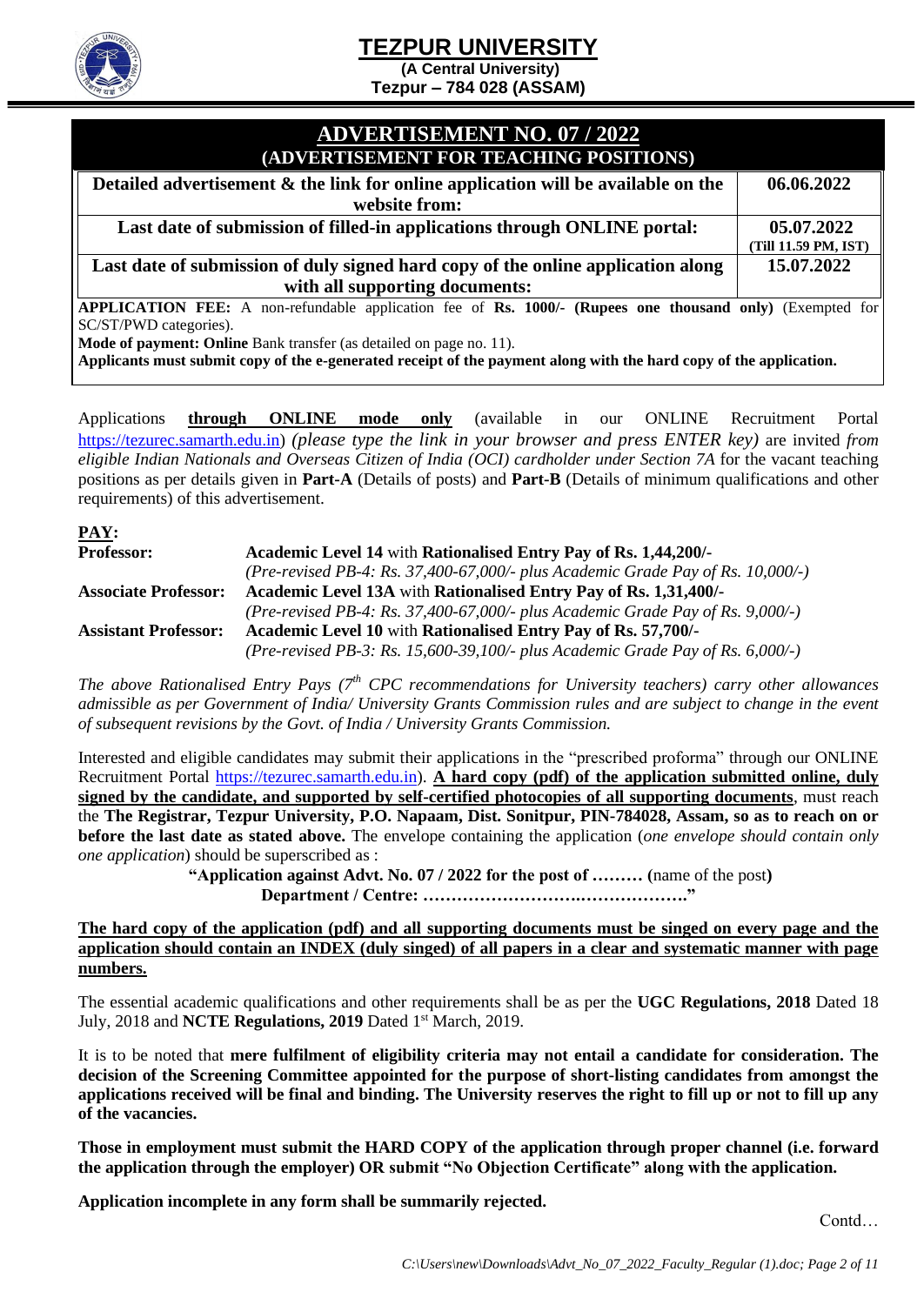

**(A Central University)** 

**Tezpur – 784 028 (ASSAM)** 

#### **ADVERTISEMENT NO. 07 / 2022 (ADVERTISEMENT FOR TEACHING POSITIONS)**

**Last date of submission of filled-in applications through ONLINE portal:** …**05.07.2022 (Till 11.59 PM, IST) Last date of submission of duly signed hard copy of the online application along with supporting documents: 15.07.2022**

### **PART-A : DETAILS OF POSTS with RESERVATIONS**

|                            | Department /                                  | <b>Backlog Vacancies (A)</b> |                          |                          | <b>Normal Vacancies and Reservations (B)</b> |                     |                          |                          |                          |                              | <b>Total</b>             |                          |                     |                           |
|----------------------------|-----------------------------------------------|------------------------------|--------------------------|--------------------------|----------------------------------------------|---------------------|--------------------------|--------------------------|--------------------------|------------------------------|--------------------------|--------------------------|---------------------|---------------------------|
| Post                       | <b>Centre</b>                                 | <b>SC</b>                    | ST                       | <b>OBC</b>               | <b>PWD</b>                                   | <b>Total</b><br>(A) | SC                       | ST                       | <b>OBC</b>               | <b>EWS</b>                   | <b>PWD</b>               | <b>UR</b>                | <b>Total</b><br>(B) | <b>Vacancy</b><br>$(A+B)$ |
|                            | Civil Engineering                             | $\mathbf{1}$                 | $\overline{\phantom{0}}$ | $\overline{\phantom{0}}$ | $\overline{\phantom{0}}$                     | $\mathbf{1}$        | $\overline{\phantom{0}}$ | $\overline{\phantom{a}}$ | $\overline{\phantom{0}}$ | $\overline{\phantom{0}}$     | $\overline{\phantom{a}}$ | $\overline{\phantom{a}}$ | $\mathbf{1}$        | $\mathbf{1}$              |
|                            | <b>Computer Science</b><br>$&$ Engineering    | 1                            | $\overline{\phantom{0}}$ | $\mathbf{1}$             | $\overline{\phantom{0}}$                     | $\overline{2}$      | $\overline{\phantom{a}}$ | -                        | $\overline{\phantom{a}}$ | $\qquad \qquad -$            | $\overline{\phantom{a}}$ | $\overline{a}$           | $\boldsymbol{0}$    | $\overline{2}$            |
|                            | Electrical<br>Engineering                     | $\overline{\phantom{0}}$     | $\overline{\phantom{0}}$ | $\overline{\phantom{0}}$ | $\qquad \qquad -$                            | $\mathbf{0}$        | $\overline{\phantom{a}}$ | $\overline{a}$           | $\overline{\phantom{a}}$ | -                            | $\overline{\phantom{a}}$ | 1                        | $\mathbf{1}$        | $\mathbf{1}$              |
|                            | Electronics &<br>Communication<br>Engineering | 1                            | $\overline{\phantom{0}}$ |                          | $\overline{\phantom{0}}$                     | $\mathbf{1}$        | $\overline{\phantom{0}}$ | -                        | -                        |                              |                          | $\overline{\phantom{0}}$ | $\boldsymbol{0}$    | $\mathbf{1}$              |
|                            | <b>Applied Sciences</b><br>(Physics)          | $\overline{a}$               | $\overline{\phantom{0}}$ | $\mathbf{1}$             | $\overline{a}$                               | $\mathbf{1}$        | $\overline{a}$           | $\overline{a}$           | $\overline{a}$           |                              |                          | $\overline{\phantom{a}}$ | $\boldsymbol{0}$    | $\mathbf{1}$              |
|                            | Physics                                       | $\overline{\phantom{0}}$     | $\overline{\phantom{a}}$ | $\overline{\phantom{0}}$ | $\overline{\phantom{0}}$                     | $\boldsymbol{0}$    | $\qquad \qquad -$        | $\overline{\phantom{a}}$ | $\overline{\phantom{a}}$ | $\mathbf{1}$                 | $\qquad \qquad -$        | $\overline{\phantom{0}}$ | $\mathbf{1}$        | $\mathbf{1}$              |
|                            | <b>Chemical Sciences</b>                      | $\overline{a}$               | $\overline{\phantom{0}}$ | $\overline{a}$           | $\overline{a}$                               | $\overline{0}$      | $\overline{\phantom{0}}$ | $\overline{\phantom{a}}$ | $\overline{\phantom{a}}$ | $\overline{a}$               | $\blacksquare$           | $1*$                     | $\mathbf{1}$        | $\mathbf{1}$              |
|                            | <b>Cultural Studies</b>                       | $\overline{a}$               | $\mathbf{1}$             | $\overline{a}$           | $\overline{a}$                               | $\mathbf{1}$        | $\overline{\phantom{0}}$ | $\overline{\phantom{0}}$ | $\overline{\phantom{0}}$ | $\overline{\phantom{0}}$     | $\overline{\phantom{0}}$ | $\overline{a}$           | $\boldsymbol{0}$    | $\overline{\mathbf{1}}$   |
| PROFESSOR                  | Social Work                                   | $\overline{a}$               | $\overline{\phantom{0}}$ |                          | $\mathbf{1}$<br>(HH)                         | $\mathbf{1}$        | $\overline{\phantom{0}}$ | $\overline{a}$           | -                        | $\overline{\phantom{0}}$     |                          | $\overline{\phantom{0}}$ | $\boldsymbol{0}$    | $\mathbf{1}$              |
|                            | Education                                     | $\overline{a}$               | $\overline{\phantom{0}}$ | $\mathbf{1}$             | $\overline{\phantom{0}}$                     | $\mathbf{1}$        | $\overline{\phantom{a}}$ | $\overline{\phantom{a}}$ | $\overline{\phantom{a}}$ | $\overline{\phantom{0}}$     | $\overline{\phantom{a}}$ | $\overline{\phantom{a}}$ | $\boldsymbol{0}$    | $\mathbf{1}$              |
|                            | Law                                           | $\overline{a}$               | $\overline{\phantom{0}}$ | $\overline{a}$           | $\overline{a}$                               | $\overline{0}$      | $\overline{a}$           | $\overline{\phantom{a}}$ | $\blacksquare$           | $\overline{\phantom{a}}$     | $\blacksquare$           | $\mathbf{1}$             | $\mathbf{1}$        | $\overline{\mathbf{1}}$   |
|                            | Commerce                                      | $\overline{a}$               | $\overline{\phantom{0}}$ | $\mathbf{1}$             | $\overline{a}$                               | $\mathbf{1}$        | $\overline{\phantom{0}}$ | $\overline{\phantom{a}}$ | $\overline{\phantom{a}}$ | $\overline{\phantom{0}}$     | $\overline{\phantom{a}}$ | $\overline{\phantom{0}}$ | $\boldsymbol{0}$    | $\mathbf{1}$              |
|                            | <b>Business</b><br>Administration             | $\overline{a}$               | $\overline{a}$           | $\overline{\phantom{0}}$ | $\overline{\phantom{0}}$                     | $\boldsymbol{0}$    | $\overline{\phantom{a}}$ | $\overline{a}$           | $\overline{\phantom{a}}$ | $\overline{\phantom{0}}$     | $\overline{\phantom{a}}$ | $1*$                     | $\mathbf{1}$        | $\mathbf{1}$              |
|                            | Assamese                                      | $\overline{a}$               | $\overline{\phantom{0}}$ | $\overline{\phantom{0}}$ | $\overline{\phantom{0}}$                     | $\overline{0}$      | $\overline{\phantom{0}}$ | $\overline{\phantom{a}}$ | $\blacksquare$           | $\mathbf 1$                  | $\overline{\phantom{a}}$ | $\overline{\phantom{a}}$ | $\mathbf{1}$        | $\mathbf{1}$              |
|                            | Design                                        | $\mathbf{1}$                 | $\qquad \qquad -$        | $\overline{\phantom{a}}$ | $\overline{\phantom{0}}$                     | $\mathbf{1}$        | $\qquad \qquad -$        | $\overline{\phantom{a}}$ | $\overline{\phantom{a}}$ | $\overline{\phantom{0}}$     | $\overline{\phantom{a}}$ | $\overline{\phantom{a}}$ | $\boldsymbol{0}$    | $\mathbf{1}$              |
|                            | Foreign Languages                             | $\overline{a}$               | $\mathbf{1}$             | $\overline{a}$           | $\overline{a}$                               | $\mathbf{1}$        | $\overline{a}$           |                          | $\overline{a}$           | $\overline{\phantom{0}}$     | $\blacksquare$           | $\overline{\phantom{a}}$ | $\boldsymbol{0}$    | $\mathbf{1}$              |
|                            | <b>Total (Professor)</b>                      | $\overline{\mathbf{4}}$      | $\overline{2}$           | $\overline{\mathbf{4}}$  | $\mathbf{1}$                                 | 11                  | $\boldsymbol{0}$         | $\boldsymbol{0}$         | $\boldsymbol{0}$         | $\overline{2}$               | $\boldsymbol{0}$         | $\overline{\mathbf{4}}$  | 6                   | 17                        |
|                            | Computer Science<br>$&$ Engineering           | $\mathbf{1}$                 | $\overline{a}$           | $\overline{a}$           | $\overline{\phantom{0}}$                     | $\mathbf{1}$        | $\overline{\phantom{0}}$ | $\overline{a}$           | $\overline{\phantom{a}}$ | $\qquad \qquad -$            | $\overline{\phantom{0}}$ | $\overline{\phantom{0}}$ | $\boldsymbol{0}$    | $\mathbf{1}$              |
|                            | Electrical<br>Engineering                     | $\mathbf{1}$                 | $\overline{a}$           | $\overline{\phantom{0}}$ | $\overline{\phantom{0}}$                     | $\mathbf{1}$        | $\overline{\phantom{a}}$ | $\overline{a}$           | -                        | $\overline{\phantom{0}}$     | $\overline{\phantom{0}}$ |                          | $\boldsymbol{0}$    | $\mathbf{1}$              |
|                            | <b>Applied Sciences</b><br>(Mathematics)      | $\overline{\phantom{0}}$     | $\mathbf{1}$             | $\qquad \qquad -$        | $\overline{a}$                               | $\mathbf{1}$        | $\overline{\phantom{0}}$ | -                        | $\overline{\phantom{0}}$ | $\overline{a}$               | $\overline{\phantom{0}}$ | $\overline{\phantom{a}}$ | $\boldsymbol{0}$    | $\mathbf{1}$              |
|                            | Mathematical<br>Sciences                      | $\overline{a}$               | $\overline{a}$           | 1                        |                                              | $\mathbf{1}$        | 1                        | $\overline{\phantom{0}}$ | $\overline{a}$           |                              |                          |                          | $\mathbf{1}$        | $\overline{2}$            |
|                            | <b>Molecular Biology</b><br>& Biotechnology   |                              |                          |                          |                                              | $\boldsymbol{0}$    |                          | $\overline{\phantom{0}}$ | $\overline{\phantom{0}}$ | $1*$                         |                          |                          | $\mathbf{1}$        | $\mathbf{1}$              |
|                            | Education<br>$\mathbf{1}$                     |                              | $\overline{\phantom{a}}$ |                          | $\mathbf{1}$<br>(HH)                         | $\overline{2}$      | $\overline{a}$           | $\overline{a}$           | $\overline{\phantom{a}}$ | $\overline{\phantom{0}}$     | $\overline{\phantom{0}}$ | $\mathbf{1}$             | $\mathbf{1}$        | $\overline{\mathbf{3}}$   |
|                            | Law                                           | $\overline{\phantom{0}}$     | $\overline{\phantom{0}}$ | $\mathbf{1}$             | $\overline{a}$                               | $\mathbf{1}$        | $\overline{\phantom{0}}$ | $\overline{\phantom{a}}$ | $\overline{\phantom{a}}$ | $\overline{\phantom{a}}$     | $\overline{\phantom{0}}$ | $\overline{\phantom{a}}$ | $\boldsymbol{0}$    | $\mathbf{1}$              |
| <b>ASSOCIATE PROFESSOR</b> | <b>Business</b><br>Administration             | $\overline{\phantom{0}}$     | $\overline{a}$           | $\qquad \qquad -$        | 1<br>(VH)                                    | $\mathbf{1}$        | $\overline{\phantom{0}}$ | $\overline{\phantom{0}}$ | $\overline{\phantom{a}}$ | $\qquad \qquad -$            | $\overline{\phantom{a}}$ | $\overline{\phantom{a}}$ | $\boldsymbol{0}$    | $\mathbf{1}$              |
|                            | Design                                        | $\overline{\phantom{0}}$     | $\overline{\phantom{0}}$ | $\mathbf{1}$             | $\qquad \qquad -$                            | $\mathbf{1}$        | $\overline{\phantom{a}}$ | $\overline{\phantom{a}}$ | $\overline{\phantom{a}}$ | $\qquad \qquad -$            | $\overline{\phantom{a}}$ | $\mathbf{1}$             | $\mathbf{1}$        | $\overline{2}$            |
|                            | Foreign Languages                             | $\mathbf{1}$                 | $\overline{\phantom{0}}$ | $\mathbf{1}$             | $\overline{\phantom{0}}$                     | $\overline{2}$      | $\overline{\phantom{0}}$ | $\overline{\phantom{a}}$ | $\overline{\phantom{a}}$ | $\qquad \qquad \blacksquare$ | $\overline{\phantom{a}}$ | $\overline{\phantom{a}}$ | $\boldsymbol{0}$    | $\overline{2}$            |
|                            | Commerce                                      | $\mathbf 1$                  | $\overline{\phantom{a}}$ | $\overline{\phantom{0}}$ | $\overline{\phantom{a}}$                     | $\mathbf{1}$        | $\overline{\phantom{0}}$ | $\qquad \qquad -$        | $\overline{\phantom{a}}$ | $\qquad \qquad -$            | $\overline{\phantom{a}}$ | $\overline{\phantom{a}}$ | $\boldsymbol{0}$    | $\mathbf{1}$              |
|                            | <b>Mass Communication</b><br>& Journalism     | $\overline{a}$               | $\overline{\phantom{a}}$ | $\overline{\phantom{0}}$ | $\overline{\phantom{0}}$                     | $\boldsymbol{0}$    | $\overline{\phantom{0}}$ | $\overline{a}$           | $\overline{\phantom{a}}$ | $\mathbf{1}$                 | $\overline{\phantom{a}}$ | $\overline{\phantom{a}}$ | $\mathbf{1}$        | $\mathbf{1}$              |
|                            | <b>Total (Associate</b><br>Professor)         | 5                            | $\mathbf{1}$             | $\overline{\mathbf{4}}$  | $\boldsymbol{2}$                             | 12                  | $\mathbf{1}$             | $\boldsymbol{0}$         | $\boldsymbol{0}$         | $\boldsymbol{2}$             | $\boldsymbol{0}$         | $\overline{2}$           | 5                   | 17                        |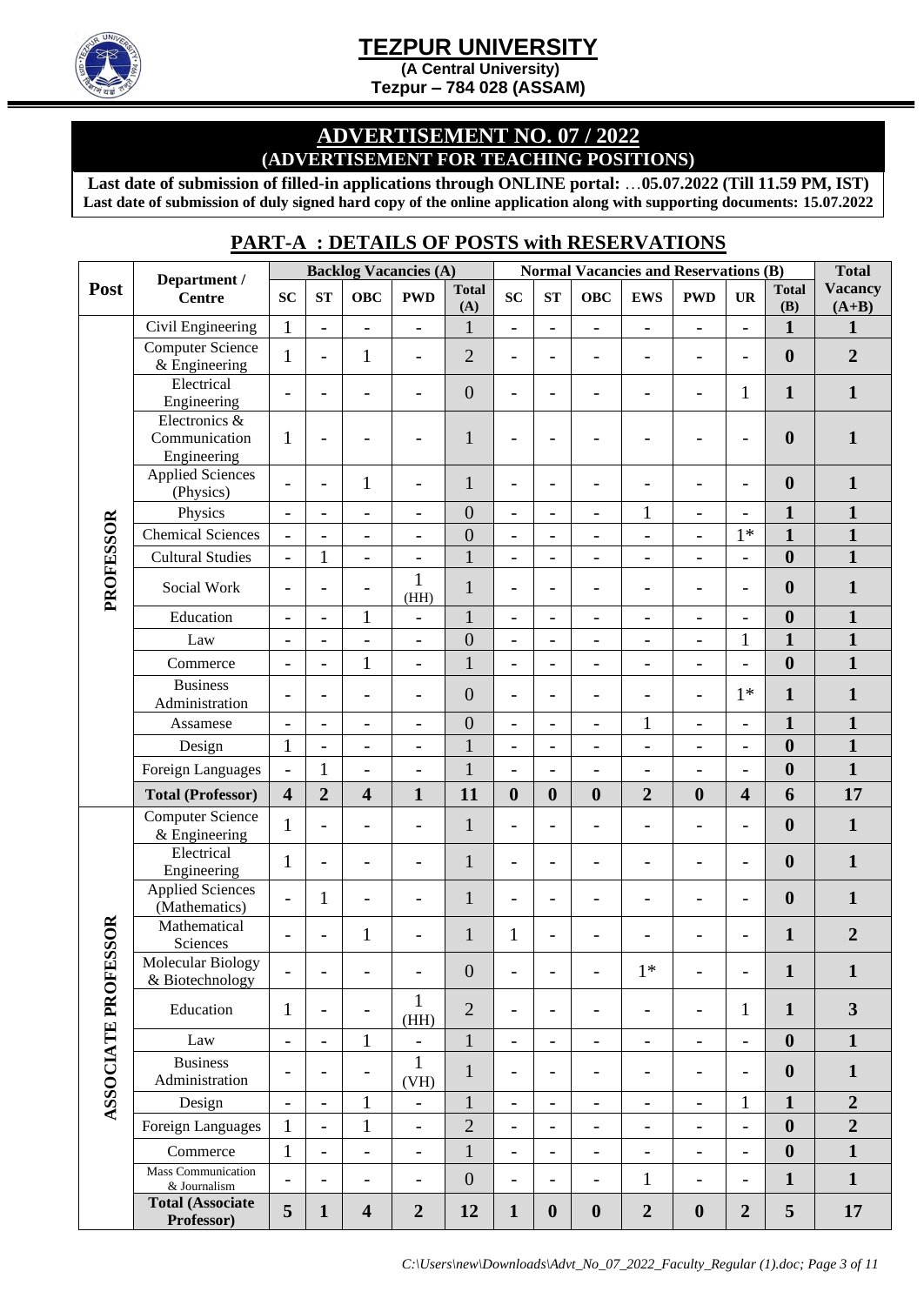

**(A Central University)** 

**Tezpur – 784 028 (ASSAM)** 

### **ADVERTISEMENT NO. 07 / 2022 (ADVERTISEMENT FOR TEACHING POSITIONS)**

|                    |                                               |                          |                          |                          | <b>Backlog Vacancies (A)</b> |                     |                  |                          |                          |            | <b>Normal Vacancies and Reservations (B)</b> |           |                            | <b>Total</b>              |
|--------------------|-----------------------------------------------|--------------------------|--------------------------|--------------------------|------------------------------|---------------------|------------------|--------------------------|--------------------------|------------|----------------------------------------------|-----------|----------------------------|---------------------------|
| Post               | Department /<br><b>Centre</b>                 | <b>SC</b>                | <b>ST</b>                | <b>OBC</b>               | <b>PWD</b>                   | <b>Total</b><br>(A) | SC               | ST                       | <b>OBC</b>               | <b>EWS</b> | <b>PWD</b>                                   | <b>UR</b> | <b>Total</b><br><b>(B)</b> | <b>Vacancy</b><br>$(A+B)$ |
| PROFESSOR          | Electronics &<br>Communication<br>Engineering | $\overline{\phantom{a}}$ | -1                       | $\overline{\phantom{a}}$ |                              | 1                   | -                | $\overline{\phantom{a}}$ | $\overline{\phantom{0}}$ |            |                                              |           | $\boldsymbol{0}$           |                           |
|                    | Molecular Biology<br>& Biotechnology          | $\overline{\phantom{0}}$ | $\overline{\phantom{a}}$ |                          |                              | $\boldsymbol{0}$    | -                | $\overline{\phantom{0}}$ |                          |            |                                              | -1        | 1                          |                           |
|                    | Education                                     |                          |                          |                          |                              | $\boldsymbol{0}$    |                  |                          |                          |            |                                              |           | $\mathbf{1}$               | 1                         |
| ASSISTANT          | <b>Total (Assistant</b><br>Professor)         | $\boldsymbol{0}$         | 1                        | $\boldsymbol{0}$         | $\boldsymbol{0}$             | 1                   | $\boldsymbol{0}$ | $\boldsymbol{0}$         | $\boldsymbol{0}$         | 1          | $\mathbf{0}$                                 | 1         | $\overline{2}$             | 3                         |
| <b>GRAND TOTAL</b> |                                               | 9                        | 4                        | 8                        | 3                            | 24                  |                  | $\boldsymbol{0}$         | $\boldsymbol{0}$         | 5          | $\bf{0}$                                     | 7         | 13                         | 37                        |

**\* Anticipated vacancies due to retirement.** 

**ABBREVIATIONS:** OBC-Other Backward Classes (Non Creamy Layer), SC-Scheduled Caste, ST-Scheduled Tribe, PWD-Persons with Disability, VH-Visually Handicapped (Blindness and low vision), HH-Hearing Handicapped (deaf and hard of hearing), OH-Orthopaedically Handicapped (locomotor disability including cerebral palsy, leprosy cured, dwarfism, acid attack victims and muscular dystrophy), OD-Other Disabilities (which includes autism, intellectual disability, specific learning disability and mental illness and multiple disabilities from amongst persons under VH, HH, OH), EWS-Economically Weaker Sections.

**Applicants are advised to refer to Page No. 08 below for details of the relevant subject / field of specializations for each of the Departments. SPECIALISATION IS PRESCRIBED FOR THE UN-RESERVED POST(S) OF ASSISTANT PROFESSOR ONLY.**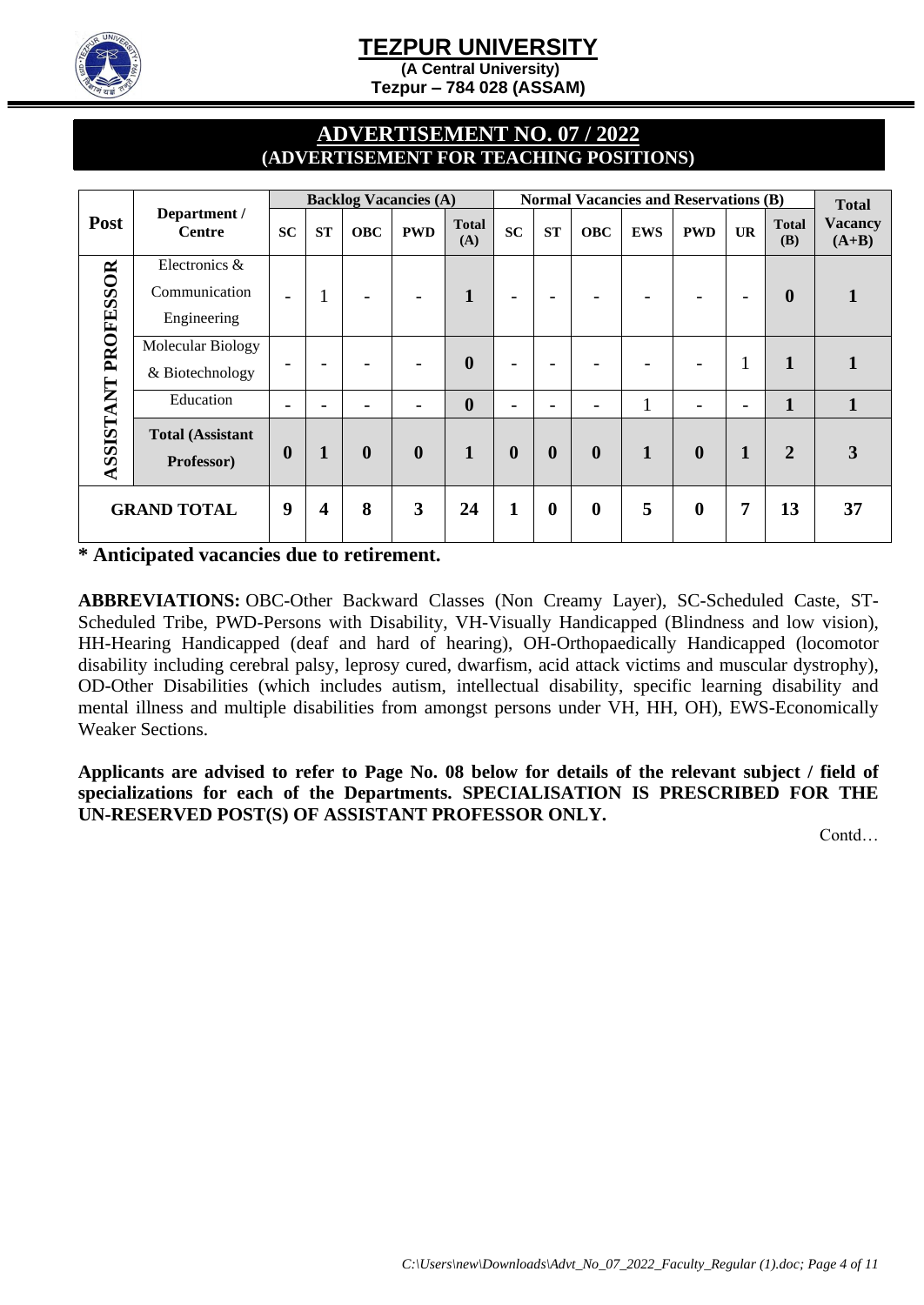



**(A Central University) Tezpur – 784 028 (ASSAM)** 

### **ADVERTISEMENT NO. 07 / 2022 (ADVERTISEMENT FOR TEACHING POSITIONS)**

#### **PART-B**

#### **DETAILS OF MINIMUM QUALIFICATIONS AND OTHER REQUIREMENTS**

**1. For the faculty position(s) under the Departments of (i) Civil Engineering, (ii) Computer Science & Engineering, (iii) Electrical Engineering, (iv) Electronics & Communication Engineering, (v) Design, (vi) Food Engineering & Technology, (vii) Mechanical Engineering and (viii) Business Administration:**

| <b>Position</b> | Minimum educational qualifications and some other requirements                                                                                                                                                                                                       |
|-----------------|----------------------------------------------------------------------------------------------------------------------------------------------------------------------------------------------------------------------------------------------------------------------|
|                 | A) Ph.D. degree in <b>relevant field</b> (detailed below separately) and First Class or<br>equivalent at either Bachelor's or Master's level in the relevant branch (detailed<br>below separately)                                                                   |
|                 | <b>AND</b>                                                                                                                                                                                                                                                           |
|                 | B) Minimum of ten (10) years of experience in teaching / research / industry out of<br>which at least three (03) years shall be at a post equivalent to that of an Associate<br>Professor                                                                            |
| Professor       | <b>AND</b>                                                                                                                                                                                                                                                           |
|                 | C) At least six (06) research publications at the level of Associate professor in SCI<br>journals / UGC / AICTE approved list of journals and at least two (02) Ph.D. guided<br>as Supervisor / Co-Supervisor till the date of eligibility of promotion<br><b>OR</b> |
|                 | At least ten (10) research publications at the level of Associate professor in SCI<br>journals / UGC / AICTE approved list of journals till the date of eligibility of<br>promotion                                                                                  |
|                 | A) Ph.D. degree in relevant field (detailed below separately) and First Class or<br>equivalent at either Bachelor's or Master's level in the relevant branch (detailed<br>below separately)                                                                          |
| Associate       | <b>AND</b>                                                                                                                                                                                                                                                           |
| Professor       | B) Minimum of eight (08) years of experience in teaching / research / industry out of<br>which at least two $(02)$ years shall be post Ph.D. experience<br><b>AND</b>                                                                                                |
|                 | C) At least six $(06)$ research publications in SCI journals / UGC / AICTE approved list<br>of journals.                                                                                                                                                             |
|                 | For Engineering / Technology:                                                                                                                                                                                                                                        |
|                 | B.E. / B.Tech. / B.S. and M.E. / M.Tech. / M.S. or Integrated M.Tech. in relevant branch<br>(detailed below separately) with first class or equivalent in any one of the degrees.                                                                                    |
|                 | <b>For Design:</b>                                                                                                                                                                                                                                                   |
| Assistant       | Bachelor's degree in Design / any branch of Engineering & Technology with First Class or                                                                                                                                                                             |
| Professor       | equivalent and Master's Degree in Design with First Class or equivalent.                                                                                                                                                                                             |
|                 | The Academic score as specified under UGC Regulations, 2018, in Appendix II (Table 3A)                                                                                                                                                                               |
|                 | for Universities, shall be considered for short-listing of candidates for interview only, and                                                                                                                                                                        |
|                 | the selections shall be based only on the performance in the interview including a pre-<br>interview presentation.                                                                                                                                                   |
|                 |                                                                                                                                                                                                                                                                      |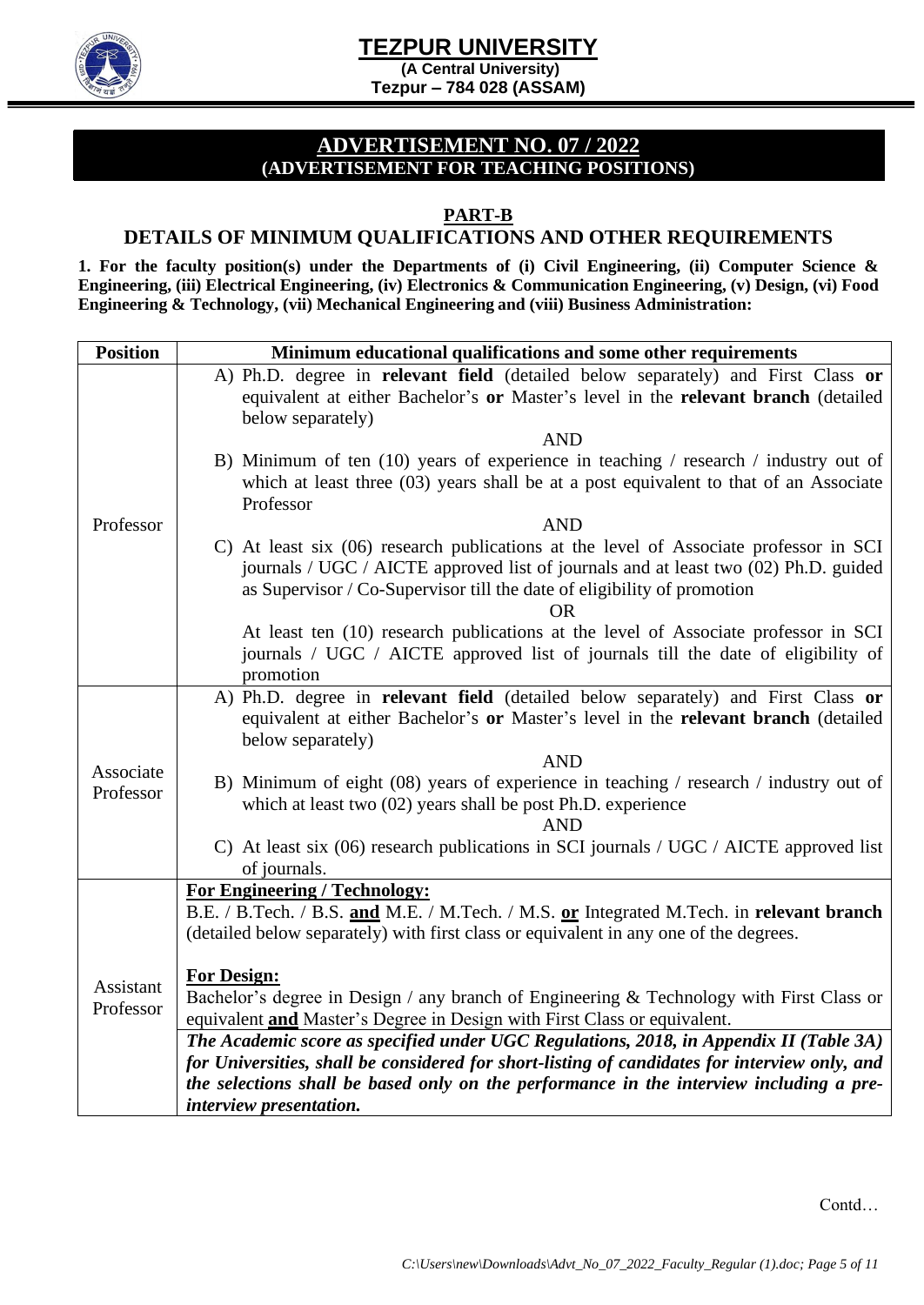

**(A Central University) Tezpur – 784 028 (ASSAM)** 

#### **ADVERTISEMENT NO. 07 / 2022 (ADVERTISEMENT FOR TEACHING POSITIONS)**

**2. For the faculty position(s) under the Departments of (i) Applied Sciences (Physics, Chemistry, Mathematics), (ii) Environmental Science, (iii) Physics, (iv) Mathematical Sciences, (v) Molecular Biology & Biotechnology, (vi) Chemical Sciences, (vii) Cultural Studies, (viii) Hindi, (ix) Social Work, (x) Law, (xi) Assamese, (xii) Foreign Languages, (xiii) English, (xiv) Commerce:** 

| <b>Position</b>        |                      | Minimum educational qualifications and some other requirements                                                                                                                                                                                                                                                                                                                                                                                                                                                                                                                                                                                                                                                                                                                                                                                                                                                                                                                                                                                                                                                                                                                                                                                                                                                                                                                                                                                                                                                                                                                                                                                                                                                                                                                                                                                                                                                                                                                                                                                                                                                                                                                                                                                                                                                                                                                                                                                                              |
|------------------------|----------------------|-----------------------------------------------------------------------------------------------------------------------------------------------------------------------------------------------------------------------------------------------------------------------------------------------------------------------------------------------------------------------------------------------------------------------------------------------------------------------------------------------------------------------------------------------------------------------------------------------------------------------------------------------------------------------------------------------------------------------------------------------------------------------------------------------------------------------------------------------------------------------------------------------------------------------------------------------------------------------------------------------------------------------------------------------------------------------------------------------------------------------------------------------------------------------------------------------------------------------------------------------------------------------------------------------------------------------------------------------------------------------------------------------------------------------------------------------------------------------------------------------------------------------------------------------------------------------------------------------------------------------------------------------------------------------------------------------------------------------------------------------------------------------------------------------------------------------------------------------------------------------------------------------------------------------------------------------------------------------------------------------------------------------------------------------------------------------------------------------------------------------------------------------------------------------------------------------------------------------------------------------------------------------------------------------------------------------------------------------------------------------------------------------------------------------------------------------------------------------------|
|                        | $\boldsymbol{\rm A}$ | (i) An eminent scholar having a Ph.D. degree in the concerned / allied / relevant discipline (detailed below<br>separately), and published work of high quality, actively engaged in research with evidence of published work<br>with a minimum of ten (10) research publications in the peer-reviewed or UGC-listed journals and a total<br><b>Research Score of one hundred and twenty (120)</b> as per the criteria given in Appendix II, Table 2 of UGC<br>Regulations, 2018.                                                                                                                                                                                                                                                                                                                                                                                                                                                                                                                                                                                                                                                                                                                                                                                                                                                                                                                                                                                                                                                                                                                                                                                                                                                                                                                                                                                                                                                                                                                                                                                                                                                                                                                                                                                                                                                                                                                                                                                           |
| Professor              |                      | (ii) A minimum of ten (10) years of teaching experience in university / college as Assistant Professor / Associate<br>Professor / Professor, and / or research experience at equivalent level at the University / National Level<br>Institutions with evidence of having successfully guided doctoral candidate.<br><b>OR</b>                                                                                                                                                                                                                                                                                                                                                                                                                                                                                                                                                                                                                                                                                                                                                                                                                                                                                                                                                                                                                                                                                                                                                                                                                                                                                                                                                                                                                                                                                                                                                                                                                                                                                                                                                                                                                                                                                                                                                                                                                                                                                                                                               |
|                        | B                    | An outstanding professional, having a Ph.D. degree in the relevant / allied / applied disciplines (detailed below<br>separately), from any academic institutions (not included in A above) / industry, who has made significant<br>contribution to the knowledge in the concerned / allied / relevant discipline (detailed below separately), supported<br>by documentary evidence, provide he $/$ she has ten $(10)$ years' experience.                                                                                                                                                                                                                                                                                                                                                                                                                                                                                                                                                                                                                                                                                                                                                                                                                                                                                                                                                                                                                                                                                                                                                                                                                                                                                                                                                                                                                                                                                                                                                                                                                                                                                                                                                                                                                                                                                                                                                                                                                                    |
|                        | (i)                  | A good academic record with a Ph.D. degree in the concerned / allied / relevant disciplines (detailed below                                                                                                                                                                                                                                                                                                                                                                                                                                                                                                                                                                                                                                                                                                                                                                                                                                                                                                                                                                                                                                                                                                                                                                                                                                                                                                                                                                                                                                                                                                                                                                                                                                                                                                                                                                                                                                                                                                                                                                                                                                                                                                                                                                                                                                                                                                                                                                 |
| Associate<br>Professor | (ii)<br>(iii)        | separately).<br>A Master's Degree in the concerned / allied / relevant disciplines (detailed below separately) with at least 55%<br>marks (or an equivalent grade in a point-scale, wherever the grading system is followed).<br>A minimum of eight (08) years' of experience of teaching and / or research in an academic / research position<br>equivalent to that of Assistant Professor in a University, College or Accredited Research Institutions / industry with<br>a minimum of seven (07) publications in the peer-reviewed or UGC-listed journals and a total Research Score of<br>seventy five (75) as per the criteria given in Appendix II, Table 2 of UGC Regulations, 2018.                                                                                                                                                                                                                                                                                                                                                                                                                                                                                                                                                                                                                                                                                                                                                                                                                                                                                                                                                                                                                                                                                                                                                                                                                                                                                                                                                                                                                                                                                                                                                                                                                                                                                                                                                                                 |
| Assistant Professor    | A                    | (i) A Master's Degree with 55% marks (or an equivalent grade in a point-scale wherever the grading system is<br>followed) in a concerned / relevant / allied subject in the concerned / allied / relevant disciplines (detailed<br>below separately) from and Indian University, or an equivalent degree from an accredited foreign university.<br>(ii) Besides fulfilling the above qualifications, the candidate must have cleared the National Eligibility Test (NET)<br>conducted by the UGC or the CSIR, or a similar test accredited by the UGC, like SLET / SET or who are or<br>have been awarded a Ph.D. degree in accordance with the University Grants Commission (Minimum Standards<br>and Procedure for Award of M.Phil./Ph.D. Degree) Regulations, 2009 or 2016 and their amendments from time<br>to time, as the case may, are exempted from NET/SET/SLET,<br>Provided, the candidates registered for the Ph.D. programme prior to July 11, 2009, shall be governed by the<br>provisions of the then existing Ordinances/Bye-laws/Regulations of the Institution awarding the degree and<br>such Ph.D. candidates shall be exempted from the requirement of NET/SLET/SET for recruitment and<br>appointment of Assistant Professor or equivalent positions in Universities/Colleges/Institutions subject to the<br>fulfilment of the following conditions :-<br>a) The Ph.D. degree of the candidate has been awarded in a regular mode;<br>b) The Ph.D. thesis has been evaluated by at least two external examiners;<br>c) An open Ph.D. viva voce of the candidate has been conducted;<br>d) The Candidate has published two research papers from his/her Ph.D. work, out of which at least one is in a<br>refereed journal;<br>e) The candidate has presented at least two papers based on his/her Ph.D work in conferences/seminars<br>sponsored/funded/supported by the UGC / ICSSR/ CSIR or any similar agency.<br>The fulfilment of these conditions is to be certified by the Registrar or the Dean (Academic Affairs) of the<br>University concerned.<br>NOTE: NET/SLET/SET shall also not be required for such Master's Programmes in disciplines for which<br>NET/SLET/SET is not conducted by the UGC, CSIR or similar test accredited by the UGC, like SLET/SET.<br>Further, SLET/SET shall be valid as the minimum eligibility for direct recruitment to Universities / Colleges /<br>Institutions in the respective state only.<br><b>OR</b> |
|                        | B                    | The Ph.D. degree has been obtained from a foreign university/institution with a ranking among top 500 in the<br>World University Ranking (at any time) by any one of the following: (i) Quacquarelli Symonds (QS) (ii) the Times<br>Higher Education (THE) or (iii) the Academic Ranking of World Universities (ARWU) of the Shanghai Jiao Tong<br>University (Shanghai).                                                                                                                                                                                                                                                                                                                                                                                                                                                                                                                                                                                                                                                                                                                                                                                                                                                                                                                                                                                                                                                                                                                                                                                                                                                                                                                                                                                                                                                                                                                                                                                                                                                                                                                                                                                                                                                                                                                                                                                                                                                                                                   |
|                        |                      | The Academic score as specified under UGC Regulations, 2018, in Appendix II (Table 3A) for Universities, shall be<br>considered for short-listing of the candidates for interview only, and the selections shall be based only on the<br>performance in the interview including a pre-interview presentation.                                                                                                                                                                                                                                                                                                                                                                                                                                                                                                                                                                                                                                                                                                                                                                                                                                                                                                                                                                                                                                                                                                                                                                                                                                                                                                                                                                                                                                                                                                                                                                                                                                                                                                                                                                                                                                                                                                                                                                                                                                                                                                                                                               |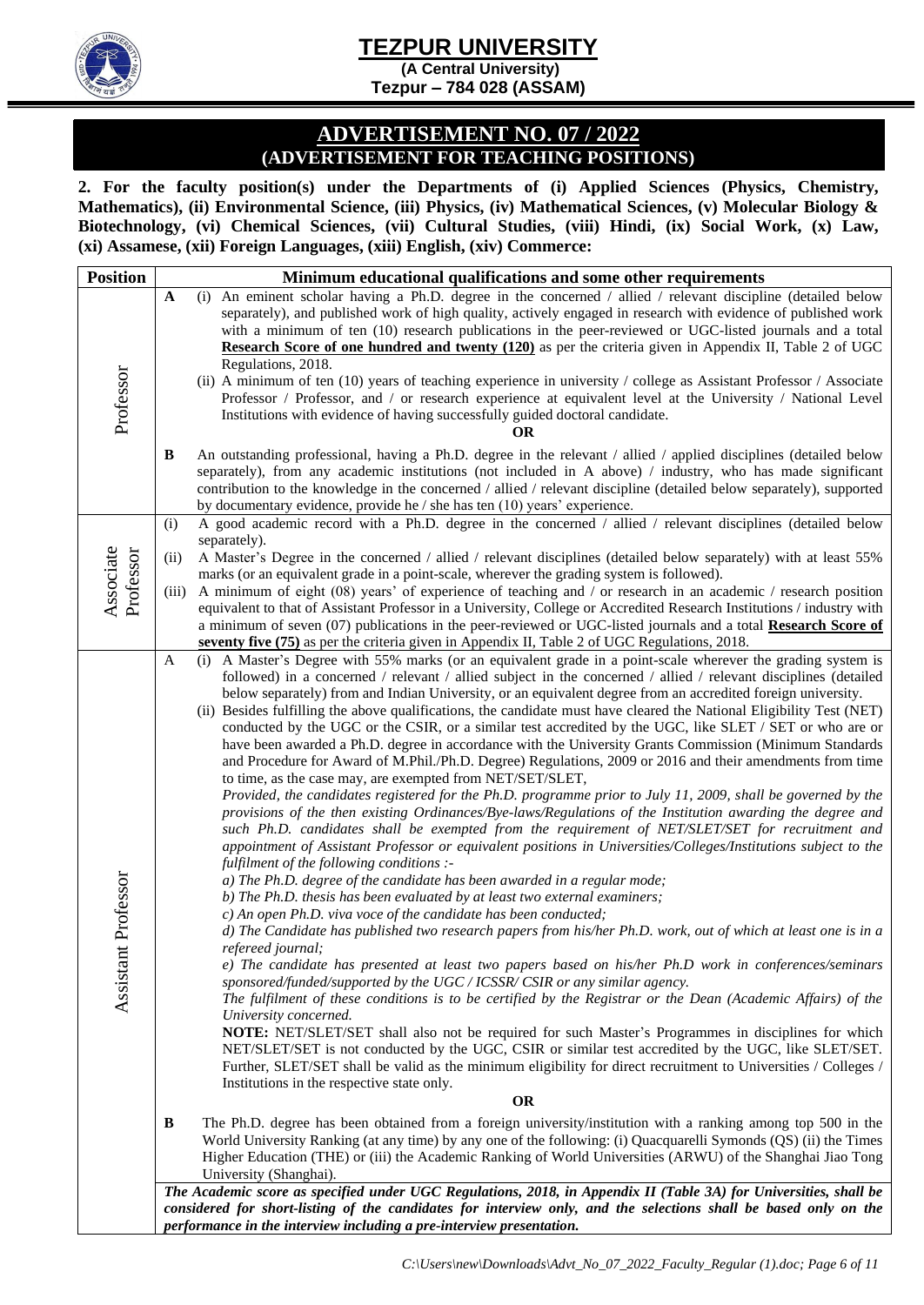**(A Central University) Tezpur – 784 028 (ASSAM)** 

#### **ADVERTISEMENT NO. 07 / 2022 (ADVERTISEMENT FOR TEACHING POSITIONS)**

#### **3. For the faculty position(s) under the Department of Education:**

| <b>Position</b>     | $\alpha$ , i or the neury position(s) under the Department of Budeauon<br>Minimum educational qualifications and some other requirements                                                                                                        |
|---------------------|-------------------------------------------------------------------------------------------------------------------------------------------------------------------------------------------------------------------------------------------------|
|                     | 1) (a) A Master's Degree in Arts / Humanities / Sciences / Commerce and M. Ed. each with a minimum of 55% marks (or                                                                                                                             |
|                     | an equivalent grade in a point scale wherever grading system is followed), OR                                                                                                                                                                   |
|                     | (b) M. A. (Education) with 55% marks (or an equivalent grade in a point scale wherever grading system is followed)                                                                                                                              |
|                     | and B. Ed. each with a minimum of 55% marks (or an equivalent grade in a point scale wherever grading system is                                                                                                                                 |
|                     | followed)                                                                                                                                                                                                                                       |
| Professor           | 2)<br>Ph. D. in Education / concerned / allied / relevant discipline and                                                                                                                                                                        |
|                     | At least ten years of teaching experience in University department of education or College of Education of which a<br>3)<br>minimum of five years at the M. Ed. / M.A. level with published work (minimum 10 publications) in the area of one's |
|                     | specialization.                                                                                                                                                                                                                                 |
|                     | A total Research Score of one hundred and twenty (120) as per the criteria given in Appendix II, Table 2 of UGC<br>4)                                                                                                                           |
|                     | Regulations, 2018.                                                                                                                                                                                                                              |
|                     | <b>Desirable:</b> 1) Proven experience in research as evident from relevant publications.                                                                                                                                                       |
|                     | 2) Evidence of interest in interdisciplinary perspectives in liberal educational studies.                                                                                                                                                       |
|                     | 1)<br>(a) A Master's Degree in Arts / Humanities / Sciences / Commerce and M. Ed. each with a minimum of 55% marks (or<br>an equivalent grade in a point scale wherever grading system is followed), OR                                         |
|                     | (b) M. A. (Education) with 55% marks (or an equivalent grade in a point scale wherever grading system is followed)                                                                                                                              |
|                     | and B. Ed. each with a minimum of 55% marks (or an equivalent grade in a point scale wherever grading system is                                                                                                                                 |
|                     | followed)                                                                                                                                                                                                                                       |
|                     | 2)<br>Ph. D. in Education / concerned / allied / relevant discipline and                                                                                                                                                                        |
|                     | At least eight years of teaching experience as Assistant Professor in University department of education or College of<br>3)                                                                                                                    |
|                     | Education, with a minimum of three years at the M. Ed./M.A. level and has published work (minimum 5<br>publications) in the relevant area of specialization.                                                                                    |
| Associate Professor | A total Research Score of seventy five (75) as per the criteria given in Appendix II, Table 2 of UGC Regulations,<br>4)                                                                                                                         |
|                     | 2018.                                                                                                                                                                                                                                           |
|                     | <b>Desirable:</b> 1) Proven experience in research as evident from relevant publications.                                                                                                                                                       |
|                     | 2) Evidence of interest in interdisciplinary perspectives in liberal educational studies.<br>1. Master's Degree in Assamese with 55% marks (or an equivalent grade on a point based scale wherever grading system is                            |
|                     | followed) and M. Ed. Degree with at least 55% marks (or an equivalent grade on a point based scale wherever grading                                                                                                                             |
|                     | system is followed).                                                                                                                                                                                                                            |
|                     |                                                                                                                                                                                                                                                 |
|                     | Besides fulfilling the above qualifications, the candidate must have cleared the National Eligibility Test (NET)                                                                                                                                |
|                     | conducted by the UGC or the CSIR, or a similar test accredited by the UGC, like SLET / SET or who are or have<br>been awarded a Ph.D. degree in accordance with the University Grants Commission (Minimum Standards and Procedure for           |
|                     | Award of M.Phil./Ph.D. Degree) Regulations, 2009 or 2016 and their amendments from time to time, as the case may, are                                                                                                                           |
|                     | exempted from NET/SET/SLET,                                                                                                                                                                                                                     |
|                     | Provided, the candidates registered for the Ph.D. programme prior to July 11, 2009, shall be governed by the provisions of                                                                                                                      |
|                     | the then existing Ordinances/Bye-laws/Regulations of the Institution awarding the degree and such Ph.D. candidates shall be                                                                                                                     |
|                     | exempted from the requirement of NET/SLET/SET for recruitment and appointment of Assistant Professor or equivalent<br>positions in Universities/Colleges/Institutions subject to the fulfilment of the following conditions :-                  |
|                     | a) The Ph.D. degree of the candidate has been awarded in a regular mode;                                                                                                                                                                        |
|                     | b) The Ph.D. thesis has been evaluated by at least two external examiners;                                                                                                                                                                      |
|                     | c) An open Ph.D. viva voce of the candidate has been conducted;                                                                                                                                                                                 |
| Assistant Professor | d) The Candidate has published two research papers from his/her Ph.D. work, out of which at least one is in a refereed<br><i>journal</i> ;                                                                                                      |
|                     | e) The candidate has presented at least two papers based on his/her Ph.D. work in conferences/seminars                                                                                                                                          |
|                     | sponsored/funded/supported by the UGC / ICSSR/ CSIR or any similar agency.                                                                                                                                                                      |
|                     | The fulfilment of these conditions is to be certified by the Registrar or the Dean (Academic Affairs) of the University                                                                                                                         |
|                     | concerned.<br>NOTE: NET/SLET/SET shall also not be required for such Master's Programmes in disciplines for which NET/SLET/SET is not                                                                                                           |
|                     | conducted by the UGC, CSIR or similar test accredited by the UGC, like SLET/SET. Further, SLET/SET shall be valid as the                                                                                                                        |
|                     | minimum eligibility for direct recruitment to Universities / Colleges / Institutions in the respective state only.                                                                                                                              |
|                     | The Academic score as specified under UGC Regulations, 2018, in Appendix II (Table 3A) for Universities, shall be                                                                                                                               |
|                     | considered for short-listing of the candidates for interview only, and the selections shall be based only on the performance in<br>the interview including a pre-interview presentation.                                                        |
|                     |                                                                                                                                                                                                                                                 |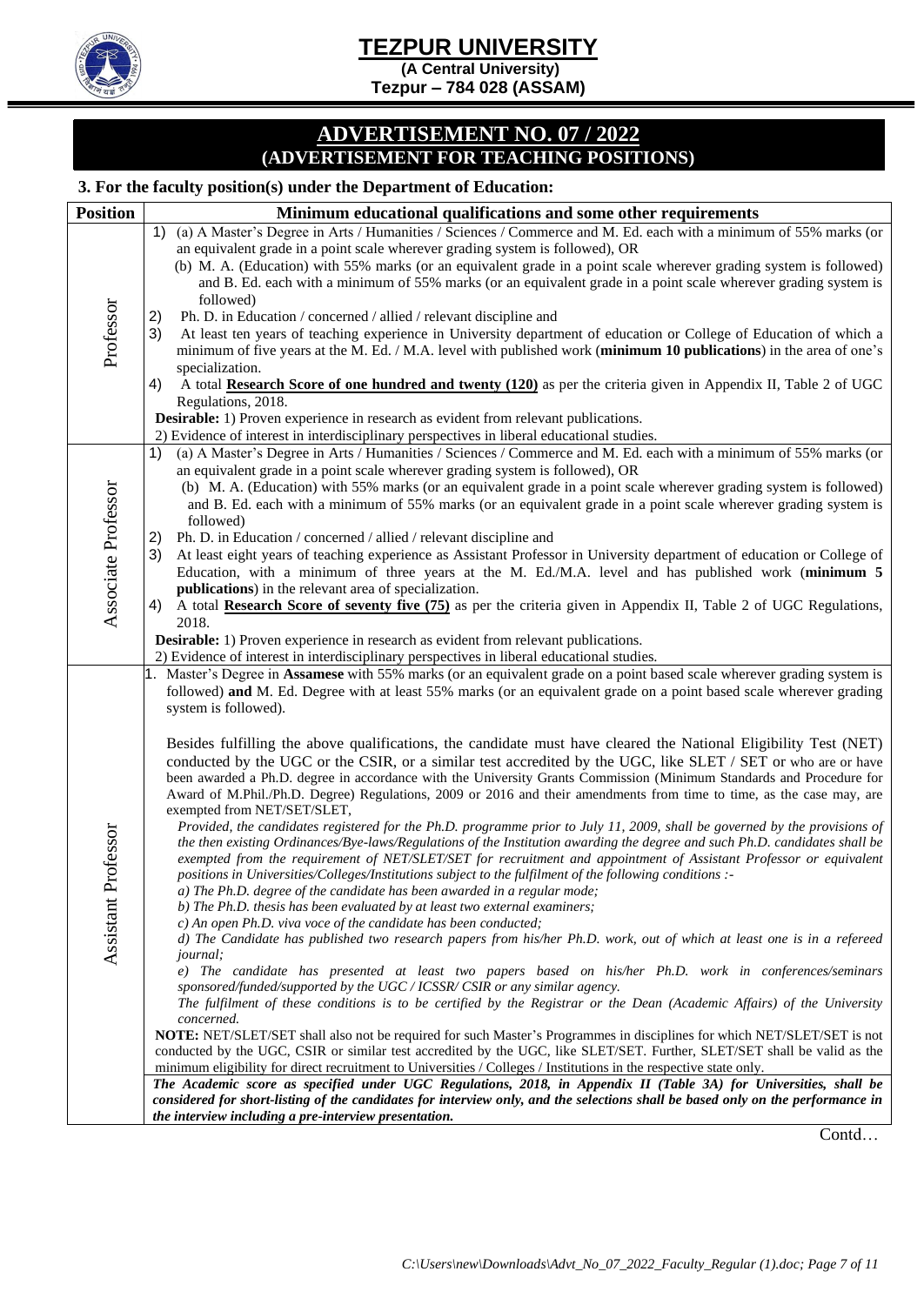**(A Central University)** 

**Tezpur – 784 028 (ASSAM)** 

#### **ADVERTISEMENT NO. 07 / 2022 (ADVERTISEMENT FOR TEACHING POSITIONS)**

#### **DETAILS OF RELEVANT / ALLIED / CONCERNED FIELD / BRANCH / SUBJECT**

| Sl.<br>No. | <b>Department</b>                             | Relevant field for Ph.D.                                                                                                                                                | <b>Bachelor's Degree</b><br>subject / Branch                                                                                                                                  | <b>Master's Degree</b><br><b>Subject / Branch</b>                                                                                                                                                                             | Specialization<br>(only for UR<br>posts)                                                |
|------------|-----------------------------------------------|-------------------------------------------------------------------------------------------------------------------------------------------------------------------------|-------------------------------------------------------------------------------------------------------------------------------------------------------------------------------|-------------------------------------------------------------------------------------------------------------------------------------------------------------------------------------------------------------------------------|-----------------------------------------------------------------------------------------|
| 1.         | <b>Applied Sciences</b><br>(Chemistry)        | Chemistry                                                                                                                                                               | Chemistry                                                                                                                                                                     | Chemistry                                                                                                                                                                                                                     |                                                                                         |
| 2.         | <b>Applied Sciences</b><br>(Mathematics)      | Mathematics / Statistics                                                                                                                                                | Mathematics / Statistics                                                                                                                                                      | Mathematics / Statistics                                                                                                                                                                                                      |                                                                                         |
| 3.         | <b>Applied Sciences</b><br>(Physics)          | Physics                                                                                                                                                                 | Physics                                                                                                                                                                       | Physics                                                                                                                                                                                                                       |                                                                                         |
| 4.         | Assamese                                      | Assamese                                                                                                                                                                | Assamese                                                                                                                                                                      | Assamese                                                                                                                                                                                                                      |                                                                                         |
| 5.         | <b>Business</b><br>Administration             | Business Administration /<br>Management                                                                                                                                 | Business Administration /<br>Management                                                                                                                                       | <b>Business Administration</b> /<br>Management                                                                                                                                                                                |                                                                                         |
| 6.         | <b>Chemical Sciences</b>                      | Chemistry                                                                                                                                                               | Chemistry                                                                                                                                                                     | Chemistry                                                                                                                                                                                                                     |                                                                                         |
| 7.         | Civil Engineering                             | Civil Engineering                                                                                                                                                       | Civil Engineering                                                                                                                                                             | Civil Engineering                                                                                                                                                                                                             | $\overline{\phantom{a}}$                                                                |
| 8.         | Commerce                                      | Commerce / Economics /<br>Management                                                                                                                                    | Commerce                                                                                                                                                                      | Commerce                                                                                                                                                                                                                      |                                                                                         |
| 9.         | <b>Computer Science</b><br>& Engineering      | Computer Science &<br>Engineering, Information<br>Technology                                                                                                            | Computer Science &<br>Engineering, Information<br>Technology                                                                                                                  | Computer Science &<br>Engineering, Information<br>Technology                                                                                                                                                                  |                                                                                         |
| 10.        | <b>Cultural Studies</b>                       | Cultural Studies / Anthropology /<br>History / Archaeology / English /<br>Political Science / Sociology /<br>Media & Communication / Folklore<br>/ Cultural Informatics | Any discipline                                                                                                                                                                | Cultural Studies / Anthropology /<br>History / Archaeology / English /<br>Political Science / Sociology /<br>Media & Communication /<br>Folklore / Cultural Informatics                                                       |                                                                                         |
| 11.        | Design                                        | Design                                                                                                                                                                  | Design / any branch of<br>Engineering &<br>Technology                                                                                                                         | Design                                                                                                                                                                                                                        |                                                                                         |
| 12.        | Education                                     | Education                                                                                                                                                               | Any discipline /<br>Education                                                                                                                                                 | Assamese / Education                                                                                                                                                                                                          |                                                                                         |
| 13.        | Electrical<br>Engineering                     | Electrical Engineering /<br><b>Relevant Field</b>                                                                                                                       | Electrical Engineering /<br>Electrical & Electronics<br>Engineering                                                                                                           | Power Systems / Instrumentation<br>& Control / Control Systems /<br>Power Electronics & Drives /<br>Power System Management /<br>Power Electronics / Energy /<br>High Voltage Engineering /<br>Electrical Machines & Drives." |                                                                                         |
| 14.        | Electronics &<br>Communication<br>Engineering | Electronics / Communication<br>Engineering                                                                                                                              | Electronics /<br>Communication<br>Engineering                                                                                                                                 | Electronics / Communication<br>Engineering                                                                                                                                                                                    |                                                                                         |
| 15.        | English                                       | English                                                                                                                                                                 | English                                                                                                                                                                       | English                                                                                                                                                                                                                       |                                                                                         |
| 16.        | Environmental<br>Science                      | <b>Environmental Science</b>                                                                                                                                            | <b>Environmental Science</b>                                                                                                                                                  | <b>Environmental Science</b>                                                                                                                                                                                                  |                                                                                         |
| 17.        | Food Engineering<br>& Technology              | Food Engineering and / or<br>Technology                                                                                                                                 | Food Engineering and / or<br>Technology / Agricultural<br>Engineering / Chemical<br>Engineering and/or Technology /<br>Dairy Engineering and/or<br>Technology / Biotechnology | Food Engineering and / or<br>Technology                                                                                                                                                                                       |                                                                                         |
| 18.        | Foreign Languages                             | Chinese / Japanese / German                                                                                                                                             | Chinese / Japanese /<br>German                                                                                                                                                | Chinese / Japanese / German                                                                                                                                                                                                   |                                                                                         |
| 19.        | Hindi                                         | Hindi                                                                                                                                                                   | Hindi                                                                                                                                                                         | Hindi                                                                                                                                                                                                                         |                                                                                         |
| 20.        | Law                                           | Law                                                                                                                                                                     | Law                                                                                                                                                                           | Law                                                                                                                                                                                                                           | $\equiv$                                                                                |
| 21.        | Mathematical<br>Sciences                      | Mathematical Sciences /<br>Mathematics / Statistics                                                                                                                     | Mathematics / Statistics                                                                                                                                                      | Mathematics / Statistics                                                                                                                                                                                                      |                                                                                         |
| 22.        | Mechanical<br>Engineering                     | Mechanical Engineering                                                                                                                                                  | Mechanical Engineering                                                                                                                                                        | Mechanical Engineering                                                                                                                                                                                                        |                                                                                         |
| 23.        | Molecular Biology<br>& Biotechnology          | Any branch of Life Sciences                                                                                                                                             | Any discipline of Science                                                                                                                                                     | Molecular Biology & Biotechnology /<br>Biotechnology / Biochemistry / Life<br>Sciences / Biomedical Sciences /<br>Microbiology                                                                                                | <b>Bioprocess</b><br>Engineering /<br>Immunology /<br>Plant Science /<br>Animal Science |
| 24.        | Physics                                       | Physics                                                                                                                                                                 | Physics                                                                                                                                                                       | Physics                                                                                                                                                                                                                       | $\overline{\phantom{a}}$                                                                |
| 25.        | Social Work                                   | <b>Relevant Social Science</b><br>Disciplines                                                                                                                           | Any discipline                                                                                                                                                                | Social Work                                                                                                                                                                                                                   | $\overline{\phantom{a}}$                                                                |

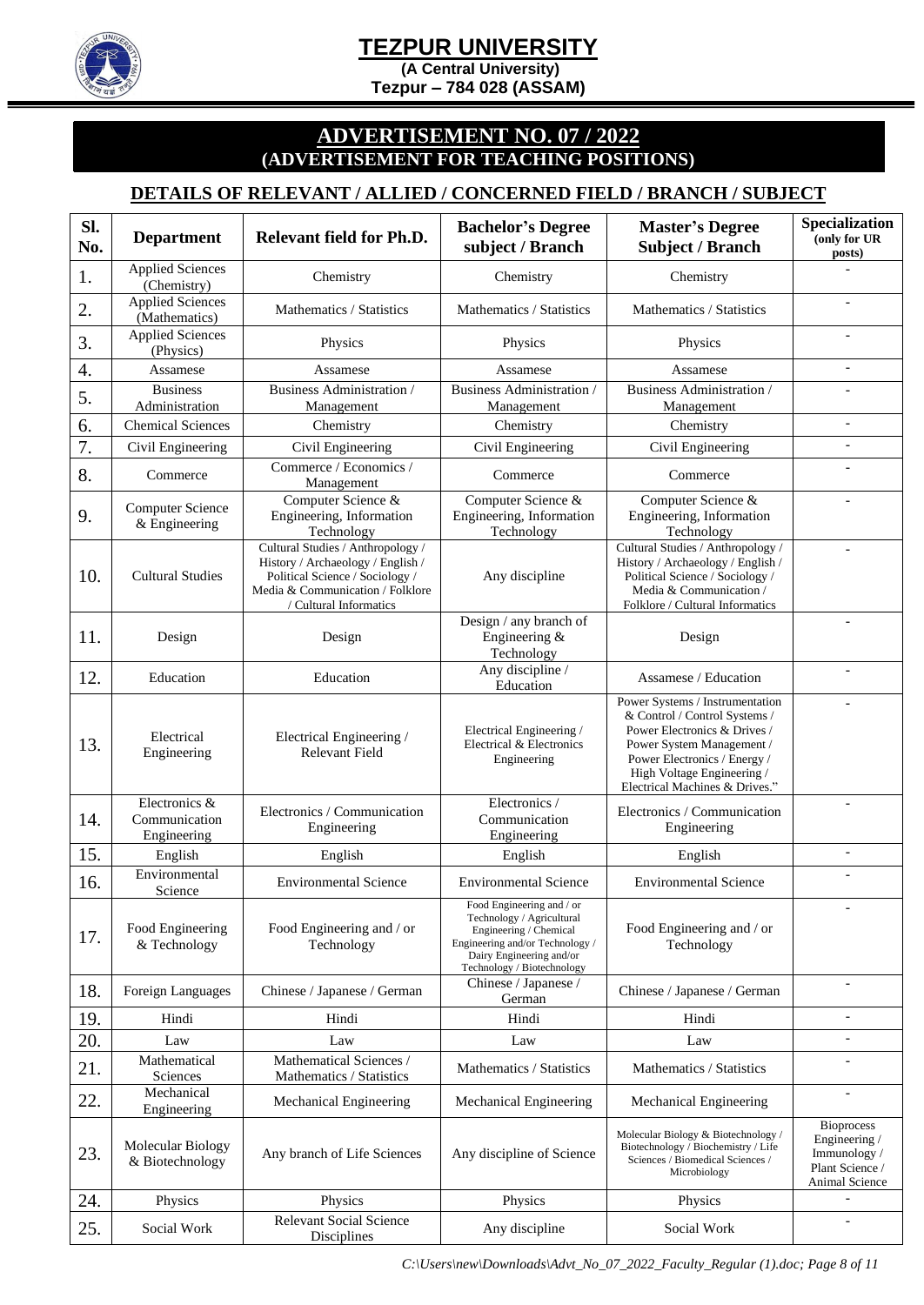

**(A Central University) Tezpur – 784 028 (ASSAM)** 

#### **ADVERTISEMENT NO. 07 / 2022 (ADVERTISEMENT FOR TEACHING POSITIONS)**

### **IMPORTANT NOTES**

(To be read carefully)

| Note (i)    |                | Ph.D. degree is mandatory qualification for appointment of Professors and Associate                                                                                                                   |
|-------------|----------------|-------------------------------------------------------------------------------------------------------------------------------------------------------------------------------------------------------|
|             |                | Professors. For Assistant Professors, Ph.D. shall be a desirable qualification (since Ph.D.                                                                                                           |
|             | $\ddot{\cdot}$ | degree shall be a mandatory qualification for Assistant Professors w.e.f. 01.07.2023)<br>The qualifications and other conditions prescribed in the advertisement are subject to the                   |
| Note (ii)   |                | regulation / norms stipulated by the MHRD / UGC / AICTE, as the case may be, from time to                                                                                                             |
|             |                | time.                                                                                                                                                                                                 |
| Note (iii)  | $\ddot{\cdot}$ | If a class / division is not awarded at Masters level, minimum of 60% marks in aggregate shall                                                                                                        |
|             |                | be considered equivalent to First Class / Division. If a grade point system is adopted, the CGPA                                                                                                      |
|             |                | will be converted into equivalent marks as per the conversion table / formula specified by the                                                                                                        |
|             |                | concerned university.                                                                                                                                                                                 |
| Note (iv)   | $\ddot{\cdot}$ | The screening of applications, and final selection shall be in accordance with the prevailing<br>UGC and / or AICTE / NCTE / PCI guidelines / regulations.                                            |
| Note $(v)$  | $\ddot{\cdot}$ | All degrees and research works must be preferably in the area for which the post is advertised.                                                                                                       |
| Note (vi)   | $\ddot{\cdot}$ | A minimum of 55% marks (or an equivalent grade in a point-scale, wherever the grading system                                                                                                          |
|             |                | is followed) at the Master's level shall be the essential qualification for direct recruitment of                                                                                                     |
|             |                | teachers and other equivalent cadres at any level.                                                                                                                                                    |
| Note (vii)  |                | (i) A relaxation of 5% of marks is provided at the Bachelor's as well as at the Master's level for the                                                                                                |
|             |                | SC/ST/OBC/PWD category, for appointment as Assistant Professor for reserved category<br>positions.                                                                                                    |
|             |                | (ii) A relaxation of 5% of marks is provided to the Ph.D. Degree holders who have passed their Master's                                                                                               |
|             |                | Degree prior to 19th September 1991.                                                                                                                                                                  |
|             |                | (iii) Grade "B" in the UGC-7 point scale with letter grades, O, A, B, C, D, E & F at the Masters level shall                                                                                          |
|             |                | be regarded as equivalent to 55% of the marks wherever the grading system is followed.                                                                                                                |
|             |                | (iv) A relaxation of the minimum marks at the PG level from 55% to 50% for appointment as Assistant<br>Professor may be provided to the candidates who have cleared the JRF/NET examination conducted |
|             |                | by UGC/CSIR prior to 1989, when the minimum marks required to appear for JRF examination were                                                                                                         |
|             |                | 50%.                                                                                                                                                                                                  |
| Note (viii) | $\ddot{\cdot}$ | For the posts reserved for PWDs (if any), the minimum degree of disability is 40%.                                                                                                                    |
| Note (ix)   | $\ddot{\cdot}$ | Candidates applying against posts reserved for OBC category must submit a valid (up-to-                                                                                                               |
|             |                | date) "Non Creamy Layer" certificate from the appropriate authority. Similarly, for                                                                                                                   |
|             |                | EWS, the certificate must be up-to-date.<br>Excellent academic background, high quality publications, potential to get research funding                                                               |
| Note $(x)$  | $\ddot{\cdot}$ | from Government agencies and industries, appropriate academic professional activities                                                                                                                 |
|             |                | undertaken, and a good innovative teaching record with documentary evidence will be some of                                                                                                           |
|             |                | the important criteria for the selection of faculty members.                                                                                                                                          |
| Note (xi)   | $\ddot{\cdot}$ | Ability to carry out interdisciplinary teaching and research will be considered a plus point.                                                                                                         |
| Note (xii)  | $\ddot{\cdot}$ | Appointed teachers shall be amenable to any other academic or administrative responsibilities in                                                                                                      |
|             |                | addition to their regular teaching and research activities.                                                                                                                                           |
| Note (xiii) | $\ddot{\cdot}$ | At present, the UGC and the University rules require the following Teaching Load: Assistant                                                                                                           |
|             |                | Professor at least 16 hours, Associate Professor and Professor at least 14 hours per week.                                                                                                            |
|             |                | Teacher should also be prepared to teach all the basic courses in their subjects and related areas                                                                                                    |
|             |                | which may not necessarily be their specializations.<br>Candidates applying for the positions of Professor and Associate Professor shall submit their list                                             |
| Note (xiv)  | $\ddot{\cdot}$ | of publications and reprints of publications along with the application.                                                                                                                              |
| Note $(xv)$ | $\ddot{\cdot}$ | All the candidates called for interview shall bring their Research Scores on Performance Based                                                                                                        |
|             |                | Appraisal System as given in <i>Part-C of the Application Proforma</i> .                                                                                                                              |
|             |                |                                                                                                                                                                                                       |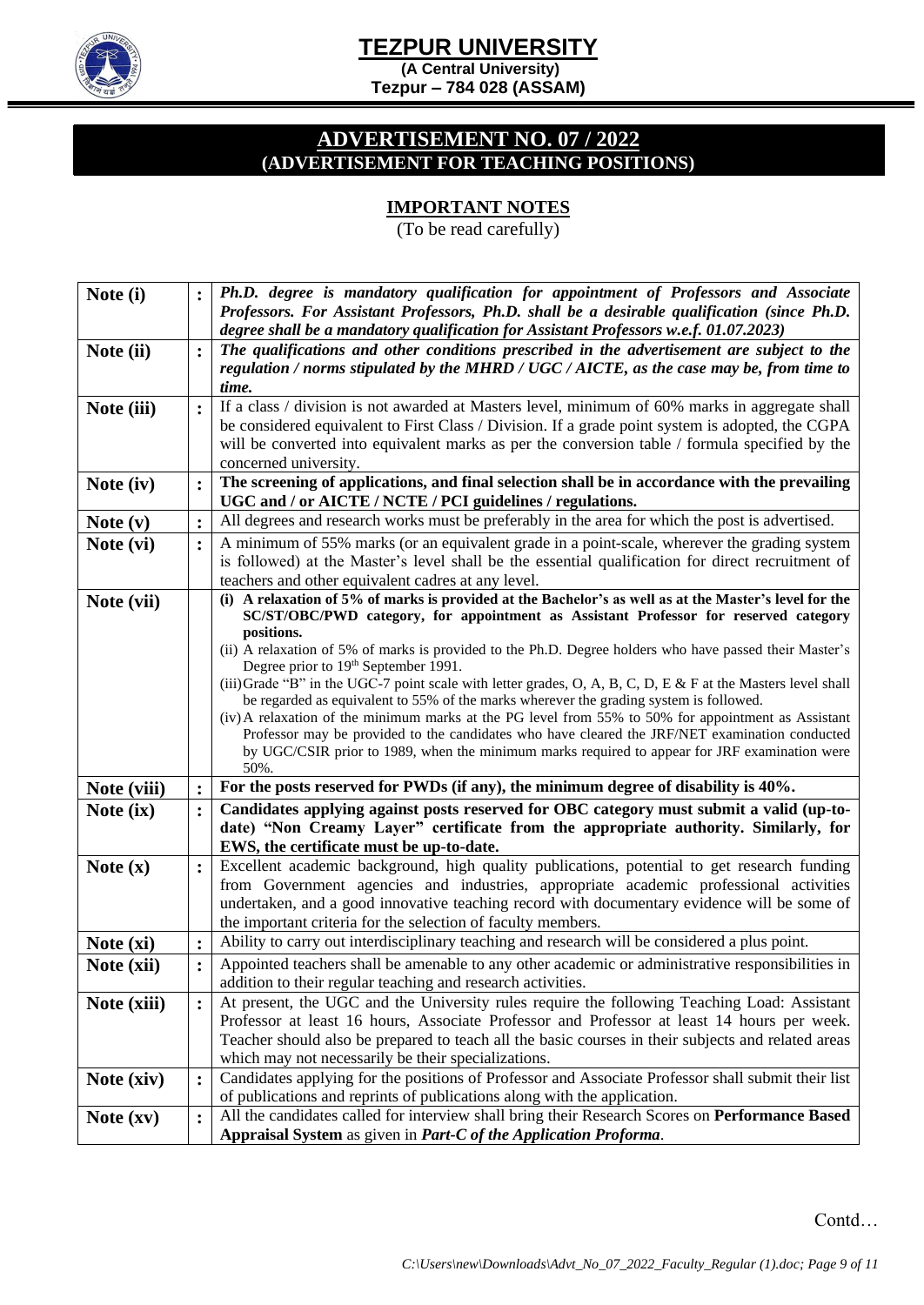**(A Central University) Tezpur – 784 028 (ASSAM)** 

### **ADVERTISEMENT NO. 07 / 2022 (ADVERTISEMENT FOR TEACHING POSITIONS)**

### **IMPORTANT INFORMATION**

#### (*To be read carefully*)

- 1. The Applicant must ensure that he / she fulfils the eligibility conditions for the post being applied for.
- 2. Candidates who are desirous of applying for more than one posts, shall submit separate application for each post along with the application fee.
- 3. Duly signed hard copy of online application for each post must be placed in **SEPARATE COVER** with the **name of the post and name of the Department clearly super-scribed on the envelope**. The University shall not be responsible for any misplacement, omission etc. if two or more applications are put in one cover by any candidate. Candidates should submit the application in the prescribed format along with the necessary enclosures as mentioned above.
- 4. Candidates, already in service, should send their applications through proper channel or submit a 'No Objection Certificate'. An advance copy may be sent directly, if necessary. However, in such cases the candidates called for interview shall submit original applications duly forwarded by the competent authority of their institutions / the NoC, failing which they shall not be eligible for the benefits that may be admissible for such in-service candidates.
- 5. A candidate, who has applied earlier informally and sent his/her biodata/academic *vitae* earlier to the Vice-Chancellor or any other competent authority of the University, must apply following the above procedures.
- 6. Applications received after the stipulated date or found incomplete in any respect or with illegible writings may not be entertained and no further correspondence may be entertained in this regard.
- 7. Candidates are urged to provide as much details of their academic accomplishments as possible by attaching self-certified copies of certificates, testimonials, brief write up on awards / honours / research achievements and citations index on their publications.
- 8. Candidates should enclose photocopies of certificates as evidence of age, educational qualifications, experience etc.
- 9. Candidates are advised not to enclose copies of papers which have been submitted but have not yet been published or have not been accepted for publication. These will not be entertained.
- 10. Maximum age limit, if any, and qualifications will be taken into account as on the closing date mentioned for receipt of applications
- 11. The University follows the Central Government list in the case of OBCs. Candidates claiming OBC should submit appropriate Certificate in the prescribed format. BC/MBC/SEBC certificates will be considered as OBC only if they submit appropriate certificate prescribed by the Government of India. Those who fails to submit the required OBC Certificate will be treated as General Category, subject to fulfilment of other conditions
- 12. The relaxation and concessions to the candidates applying for the reserved category posts will be provided as per Rules of Govt. of India.
- 13. The University reserves the right to fill any post or otherwise.
- 14. The University reserves the right to consider a candidate in absentia as per ordinance of the University.
- 15. The prescribed essential qualifications are the minimum and mere possession of the same does not entitle candidates to be called for interview. Where the number of applications received in response to an advertisement is large and it will not be convenient or possible to interview all the candidates, the University, at its discretion, may restrict the number of candidates to a reasonable limit on the basis of qualifications/experience higher than the minimum prescribed in the advertisement after a screening process through a duly constituted committee.